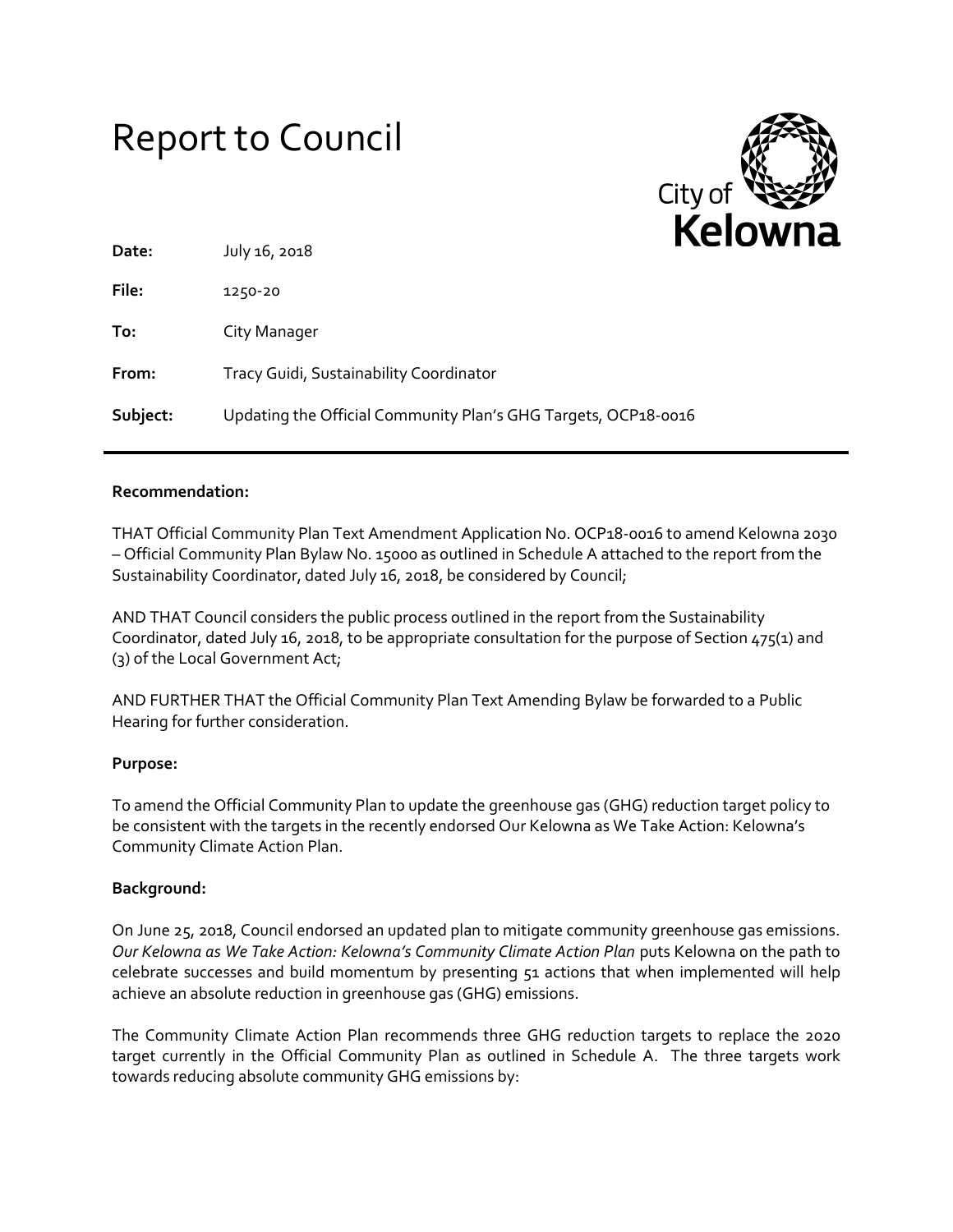- 1. **4 per cent below 2007 levels by 2023 (equivalent to 27 per cent per capita reduction).** This pragmatic target is based on the results of the Community Energy Association's QuickStart model, that assessed the emission reductions that can be achieved by implementing the Plan's actions over the next five years.
- 2. **25 per cent below 2007 levels by 2033 (equivalent to 50 per cent per capita reduction)**. This target is based on the incremental progress needed to achieve the long term target. It is anticipated that significant technological advances will help to accelerate progress.
- 3. **80 per cent below 2007 levels by 2050 (equivalent to 90 per cent per capita reduction)**. This target shows bold leadership and is aligned with the Provincial Climate Leadership Plan target

The Community Climate Action Plan identifies actions to help the community achieve the 2023 target. Beyond that, the Plan provides the foundation to shift how the community lives, works and moves, so that continual incremental progress can be achieved as the Plan is revisited and new actions are identified every five years to reach the 2050 target.

Climate change affects everyone and everyone must do their part. To achieve the targets, everyone needs to work together: senior governments; local residents; businesses; non-government organizations; external agencies and utility providers. Achieving the targets requires both City leadership and community commitment to ensure Kelowna works towards becoming an energy efficient, livable, responsible and sustainable community.

## **Legal/Statutory Authority:**

*Local Government Act*, Part 14, Division 4 – Official Community Plans, section 473 (3) requires that "An official community plan must include targets for the reduction of greenhouse gas emissions in the area covered by the plan, and policies and actions of the local government proposed with respect to achieving those targets."

#### **Legal/Statutory Procedural Requirements:**

*Local Government Act* Part 14, Division 4, Section 475 specifies that a local government must, during the development, repeal or amendment of an official community plan, provide one or more opportunities it considers appropriate for consultation with persons, organizations and authorities it considers will be affected. This consultation is in addition to a required public hearing.

| <b>Existing Policy:</b><br>OCP Objective 6.2 | Improve energy efficiency and reduce community greenhouse gas emissions.                                                                                                                                                                                                                                                                                                                     |
|----------------------------------------------|----------------------------------------------------------------------------------------------------------------------------------------------------------------------------------------------------------------------------------------------------------------------------------------------------------------------------------------------------------------------------------------------|
| OCP Policy 6.2.1                             | GHG Reduction Target and Actions. The City of Kelowna will, in partnership<br>with: senior governments; local residents and businesses; NGOs; external<br>agencies; and utility providers, work towards reducing community greenhouse<br>gas emissions by 33% (from 2007 levels) by 2020.                                                                                                    |
|                                              | The City of Kelowna's efforts will be focussed on creating more mixeduse<br>neighbourhoods (as identified on the OCP Future Land Use map) and on<br>ensuring that residents can conveniently and safely travel by bus or by foot,<br>bicycle and other forms of active transportation to get to major community<br>destinations while ensuring the efficient movement of goods and services. |
|                                              | The City will support the reduced use of fossil fuels in buildings by encouraging<br>renewable energy supplies, district energy systems and energy efficient                                                                                                                                                                                                                                 |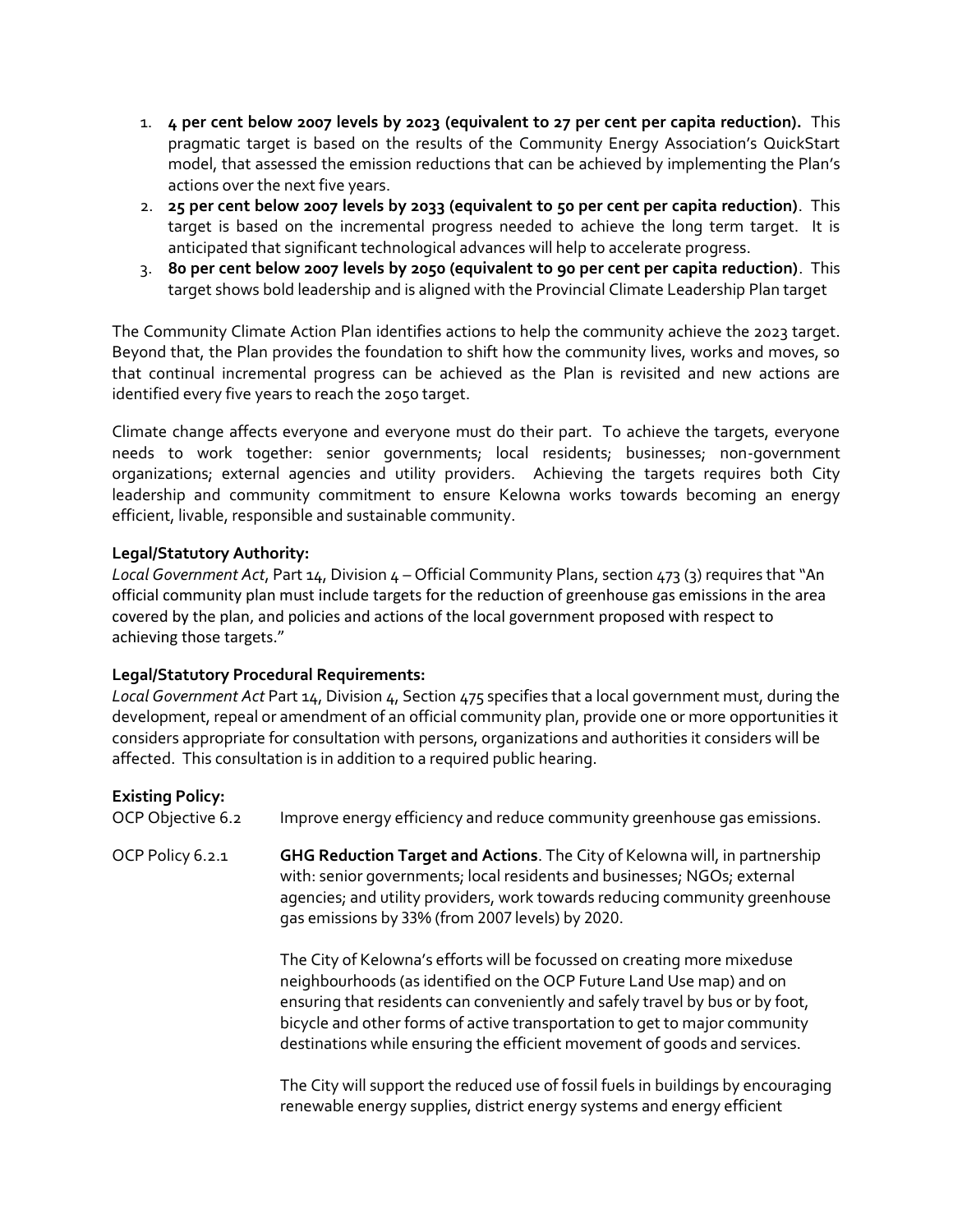technologies in new and existing buildings. By working with senior government partners, regulated utilities and others, the City will lead through example and strive to meet the BC Climate Action Charter targets for the reduction of GHG emissions from municipal infrastructure.

### **External Agency/Public Comments:**

Engagement for *Our Kelowna as We Take Action: Kelowna's Community Climate Action Plan*, was based on input from the Imagine Kelowna process, stakeholder engagement, staff and best practices. Consultation on the targets identified in the Plan happened during:

**Stakeholder Workshop** – November 30, 2017:

Fourteen people representing 13 organizations attended a stakeholder workshop to discuss the draft target and actions. Organizations included Canadian Mortgage and Housing Corporation, Canadian Homebuilders Association, Urban Development Institute, Total Home Solutions, UBC Okanagan, Interior Health, Okanagan College, Nido Design, Flip Side Sustainability, Okanagan Basin Water Board, Ogo Car Share, and Urban Systems. There were mixed reviews on the short term target, as some participants felt it was realistic, while others felt bolder moves should be undertaken. Participants felt that the community should be working to achieve the 2050 target, even if the longer actions to get there are unpopular.

**Online Engagement** – February 6 – 22, 2018:

Citizens' opinions were gathered relating to the actions and proposed targets for the Community Climate Action Plan. The Get Involved project page was promoted through many channels including City of Kelowna website, Facebook and Twitter. There were a total of 440 unique visits to the project page, 38 engaged visitors, 137 informed visitors and 359 aware visitors. As with the stakeholder workshop, the targets were met with mixed reviews, particularly for the short-term target. Some felt the short-term target was achievable goal, and others felt that the target should be more progressive and massive change is needed in the short-term.

Submitted by:

T. Guidi, Sustainability Coordinator

**Approved for inclusion:** Danielle Noble-Brandt, Policy and Planning Dept. Manager

cc:

Acting Divisional Director, Community Planning and Strategic Investments Divisional Director, Corporate Strategic Services Integrated Transportation Department Manager Infrastructure Operations Department Manager Development Services Director Community Planning Department Manager